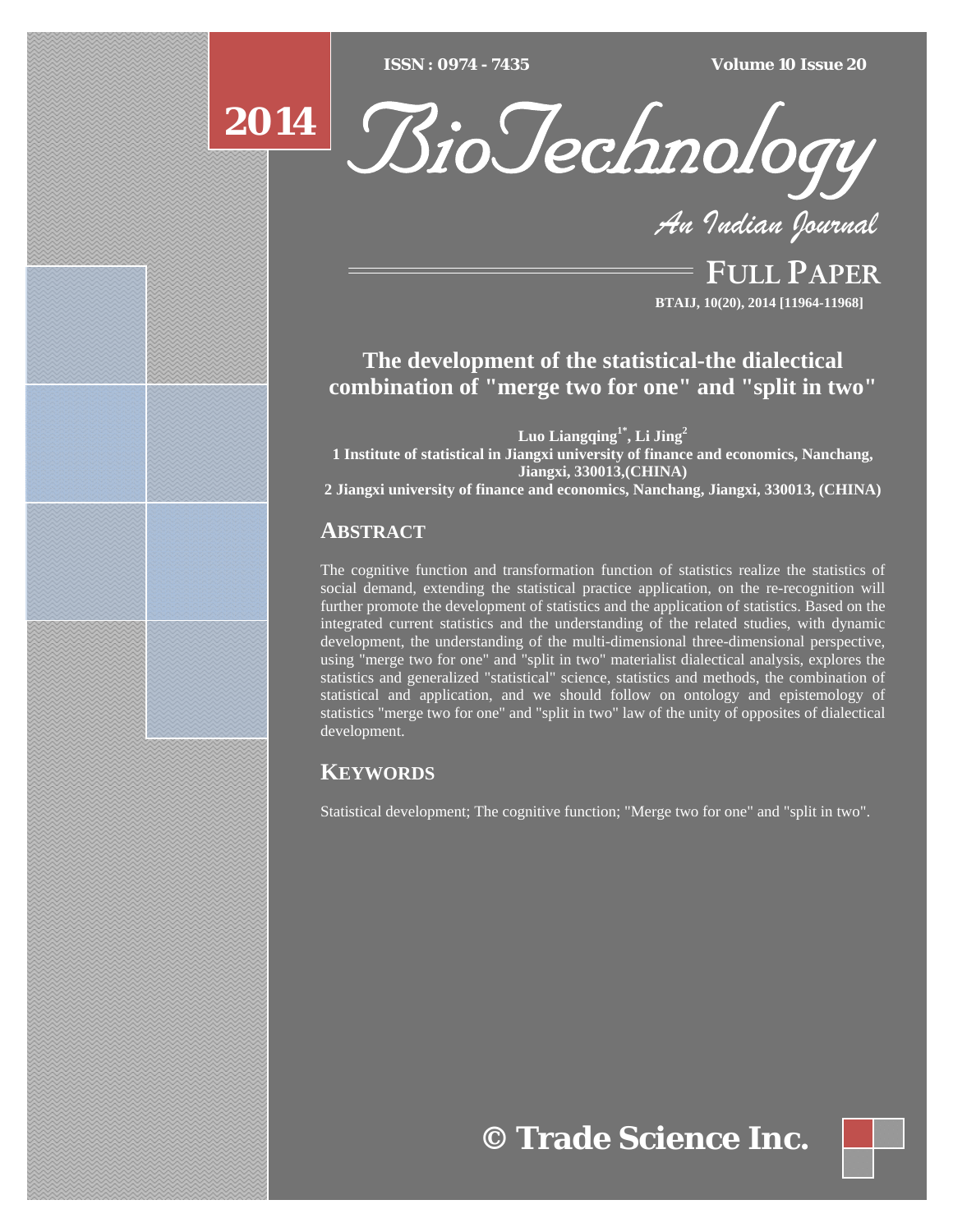## **INTRODUCTION**

Statistical results from the need of society, the development of the service to the society economy, the application of statistics revealed in all aspects of the social economic activities. From the earliest, people use "the chronicle of knotting" the count of activity, to the emergence of the population, wealth, statistics of military activities, and the subsequent formation of statistical thinking, the application of statistical methods, the establishment of statistical science. We see the statistical behavior of human beings have a tendency to shift from "spontaneously" to "consciously", statistics from the initial count function gradually to obtain enough information scientifically and to explore the object number structure, the change law of movement of the running function and scheme optimization, the object of information monitoring, feedback, select control scheme of the transformation function development.

It is just the statistics of the cognitive function and transformation function realize the statistics of social demand, extends the statistics applied to the practice of today's statistics has gradually penetrated into the economy, management, biology, medicine, ecology and other fields, plays an extremely important role. Under the generalized, statistics is all about learning knowledge. But also because of the breadth of statistical application, caused the people to question it. Statistics is constructed, and statistical methods of statistical prediction of paraphrasing, misguided, "to be counted" become a lot of people to "understanding" of "statistics" nowadays. Therefore, how to correct understanding of statistics and statistical statistics, applied statistics, development is the current us to explore and solve the problem.

The growth of existing study of statistics at home and abroad are increasing rapidly in recent years, the discussion of the main content that described of involving the history of statistics, statistics, statistical theory, method and application of the problem. One is in the study of statistical methods, current research mainly focuses on the application of statistical methods, investigation, statistics research methods, gene mapping statistical methods and so on three aspects of the research. Shi-wei Su, Nanyang Cheng (2007) based on statistical methods in the study of the social survey research and prospect, and statistics and analysis, multivariate data analysis and statistical methods such as causal analysis in the application of western sociology research, and puts forward that it has advanced several research directions currently: (1) The analysis of social network data and spatial data, such as in 1993, A. Massey and H. Denton using spatial statistical methods to study the residents in American society that because of racial barriers. (2) The processing of the original data, such as the map analysis of E. Cavley, the fixed theory method of M. Franzosi and the general rules of grammar of J. Roberts. (3) Model that used to simulate the macro and micro social process, although model belongs to the system engineering method, but it is on such key links as parameter estimation and model selection, you must use the statistics of the trial and error. David O.Siegmund, Michael S. Waterman, Peter Bickel (2010) is based on statistical method of genome research, is an important direction of the current us research.

Secondly, In statistical theory research, mainly focused on the research methods of statistical theory system research, the new branch of statistics and the new theory, frequency differences of school and bayesian school and the defects of classical statistics and so on. Jianjun Guo, Tiefeng Ma, Ji Yongjiao (2011)**[5]** summarized the new progress in the study of based on statistical theory, put forward the relevant distribution theory and multivariate statistical theory, the research of nonparametric statistical model and so on.

Thirdly, in the research of statistical thinking, mainly focused on the study of statistical thinking concept, theory research, statistical thinking of Chinese and western differences in statistical research. In view of the concept of statistical thinking, Jinchang Li (2006)**[6]**, statistical nature of the formed thoughts, about how "why what statistics, statistics, statistics" thoughts, which is about the world view of methodology. Xiaozhang Wei, Genming Jiang (2003)**[14]** from the discuss the mathematical idea of probability and statistics, statistical thinking of mathematics thinking includes random thoughts, axiomatic thought, the modeling ideas, as well as the combination of several line thought, sets, and mapping thought and its statistical inference thought. Maxine P. Fannkuch and Chris J. Ild, puts forward the four basic elements of statistical thinking is considering variation, data conversion, model construction and inference and problem synthesis and statistical interpretation.

Fourthly, in the history of statistical research, both reflect the overall statistics, statistical science, in the work of statistical system and statistical thoughts and other aspects of comprehensive development, and there are reflect all sorts of all sorts of statistical professional (specialist) professional (specialized subject) development. Shuhe Liu (1986) of our country ancient times from relevant statistical thinking and practice of summer to the qing dynasty systematically comb and complete. Pin Li (1984)<sup>[11]</sup> put forward the relevant statistics of ancient China mainly has three aspects: the content of the legal system about login statistics and reporting aspects of the rule of law, about statistical work of the organization establishment, punishment of illegal ACTS.

Above all you can see, the academic circles on the related research of statistics in very wide, from longitudinal can see the statistics from the ancient and modern to the development of modern history; From lateral to see statistics in theoretical research and applied research in the field of development, and if the combination will be able to display a vertical development of the statistics, rather than just a general sense of partial and one-sided understanding and the understanding. Until today, the reason is the existence of the development of different statistical arguments, it is because of scholars from different areas based on the inherent limitation of knowledge. Indeed, their contribution to the development of statistics to be reckoned with, and their debate on statistics also pushes the continuous development of statistics in the contradiction and grandness, but to the understanding of the real statistics should be more comprehensive to understand, and cannot be biased, materialist dialectics provides us with a comprehensive understanding of knowing things method, are also proved by far the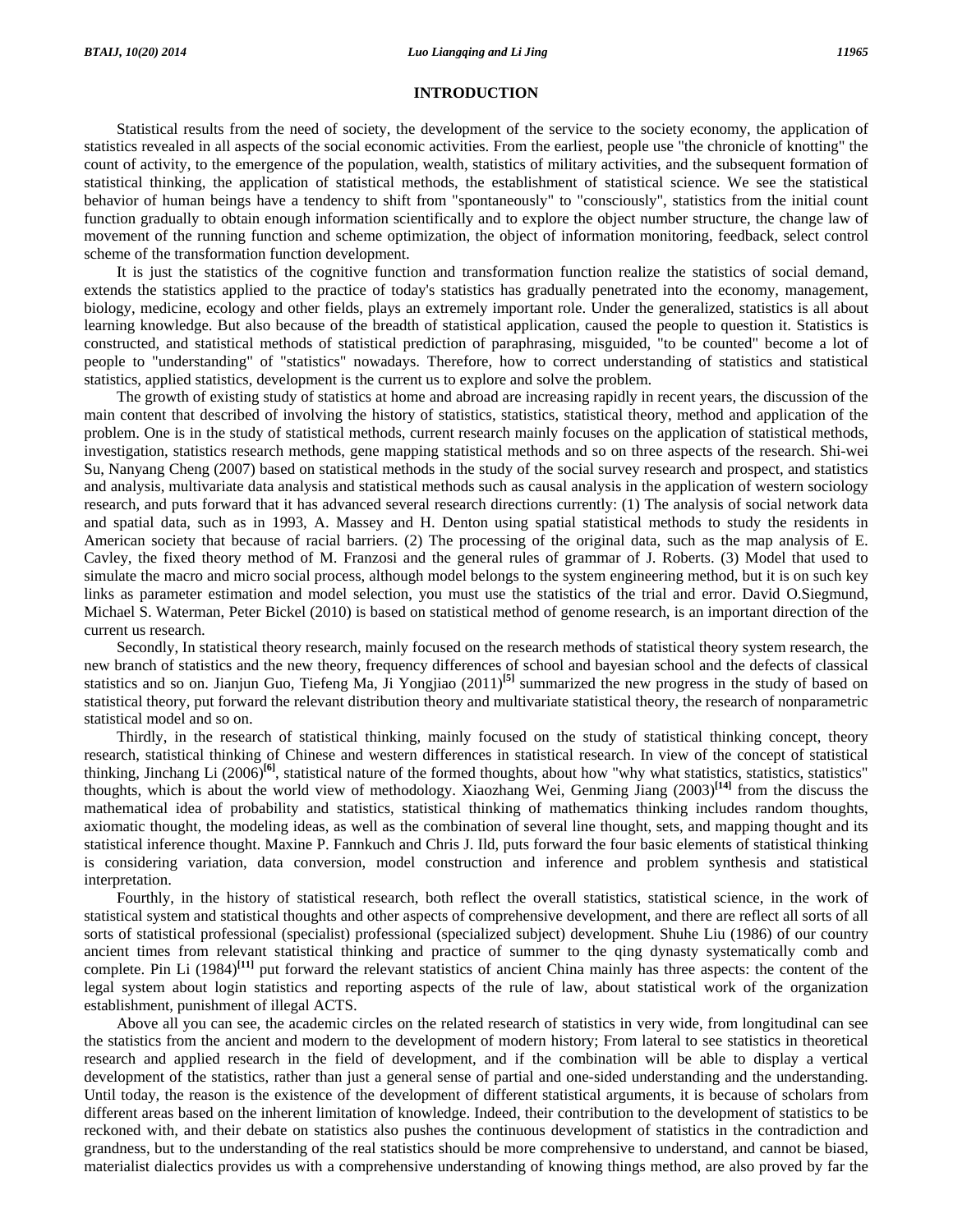most fundamental and most important scientific method. The essence of this method and the core is the law of the unity of opposites. For a long time, it is widely believed that the two analysis methods is the correct expression of the law of the unity of opposites, but then someone put forward "split in two, merge two for one" is the complete description of the law of unity opposites. In real life, people's knowledge of things is based on practice, on the basis of through the combination of the perceptual and the rational, the combination of analysis and synthesis, the combination of individual and general, from ignorance to knowledge, from blind to consciously, from necessity to freedom. That every step forward, are reciprocating twists and turns, all through the dialectical combination of "split in two" and "merge two for one". It is obvious that people understanding of the development of the statistical nature also follow such a process, from its beginning to the formation and development, to split into two rival, to the unity of the fusion and dependent and finally establish the true sense of "statistical", this should is an inevitable path.

## **THE UNDERSTANDING OF BIG STATISTICS**

In fact, the word "big statistical" was first founded in 1992, owing to the national bureau of statistics, puts forward the statistical belongs to the secondary discipline to rise to the level of discipline of economics background. Since then, the understanding of the "big statistics" and academic debate mainly exist the following statement:

Firstly, it's put forward based on the viewpoint of large statistical subject. There are a few people think "big statistical" includes various statistics, besides contains a variety of statistical theory and methods. Most people think of "statistical" is the fusion of social and economic statistics and mathematical statistics. Professor Dong Qiu (1995)<sup>[12]</sup> is strengthen the application of mathematical statistics method based on the social and economic statistics, and to break the pure theory or method of mathematical statistics, he studied the model on the basis of the proposed the thinking of "statistical" discipline. But he also noted that statistical ideas intention should be "open" and "tolerance". Opposite of scholars argue that social and economic statistical and mathematical statistics is the different nature of the discipline, can't be together, they can only be "long-term coexistence, mutual penetration, using each other, common development".

Secondly, it is put forward based on the viewpoint of statistical education idea. Professor Ken He (1995) argued that large statistical education thought is determined by the statistical idea, put forward the idea according to the large statistical modern statistics can be divided into three parts: statistical theory, statistical methods and statistical techniques. So he put forward that in the school education, we should pay attention to the theory of statistical personnel, the application of statistical personnel and technical personnel. In big statistical theory of statistical education thoughts, mainly including: the applicability of the setup of school education, teaching content and comprehensiveness, the relationship between theory and practice.

Thirdly, it is put forward based on the viewpoint of large statistical enterprises. Statistics and workers, enterprises adhere to the "big statistics", is to have the consciousness of overall situation, not only statistical data to the new, regional wide; And the quality of statisticians, participation to thick, statistical work to high degree of automation, put equal emphasis on planning and statistics, improving the status of the enterprise statistics. Shouxian Luan (1995)**[13]** is proposed to "statistical" have vitality to this research topic, the Liao river oil field is the main statistical work of how to follow the thinking of "big statistical", for the enterprise development localization, set up enterprise "statistical" thoughts.

Fourthly, it is based on the viewpoint of large statistical science. Think "big statistics" is a statistical science, namely large statistics. Compared with the original statistics, the statistical object of study, statistical method, application scope, theoretical research and application research on fusion, subject status rise. That is to say, the big statistics to extract and sum up the new theory, new method and new ideas, rather than the social economic statistics, mathematical statistics and other statistical simply combine or merge, is the "statistics" in the broadest sense of the term. De-qun Zhou, Chen book (1997) proposed the "statistics" scientific architecture frame the research subject.

This paper argues that the classification has its rationality, but it is hard to avoid some understand based on their academic perspective, proposed the limitations of is all the more thinking and understanding of bias, if we went up from the overall macro understanding, or the fourth explain is more scientific. Therefore, the following will be explained in the fourth, on the basis of the proposed "split in two" dialectical analysis to reknow under "becoming one" in the connotation of "statistical". Based on some scholars put forward the statistics are divided into three levels: theoretical research, the method of research, application research on, this article put forward from the combination of statistical and scientific theoretical research, statistical method and the method of combining, the combination of research, statistical and application.

#### **The Combination of Research and Statistical**

Any science to be attention and researched, the reason is always stems from its practical value. Though we often discuss the theory value and practical value, but the ultimate goal is to strengthen practice, because we need the theory in the process of practice guidance, when there is the combination of theory and practice of "science". It is obvious that "science is to sort out the facts, to find the rule that concluded" (Charles Darwin, 1888), that fact and law., in turn, some scholars put forward, the science is based on practice, after practice test and strict logic reasoning, is to reflect the objective laws of real world phenomena of knowledge, from which you can see, describe the three key words is: "science" practice, demonstration, knowledge system (or theory). Then we can analysis, the combination of practice and theory is not subjective and objective, but needs constant arguments and reasoning. The fact is, however, in the sense of scientific theory and the real world of science is distinct. Because in human limited ability cannot be fully observed real and objective world, the so-called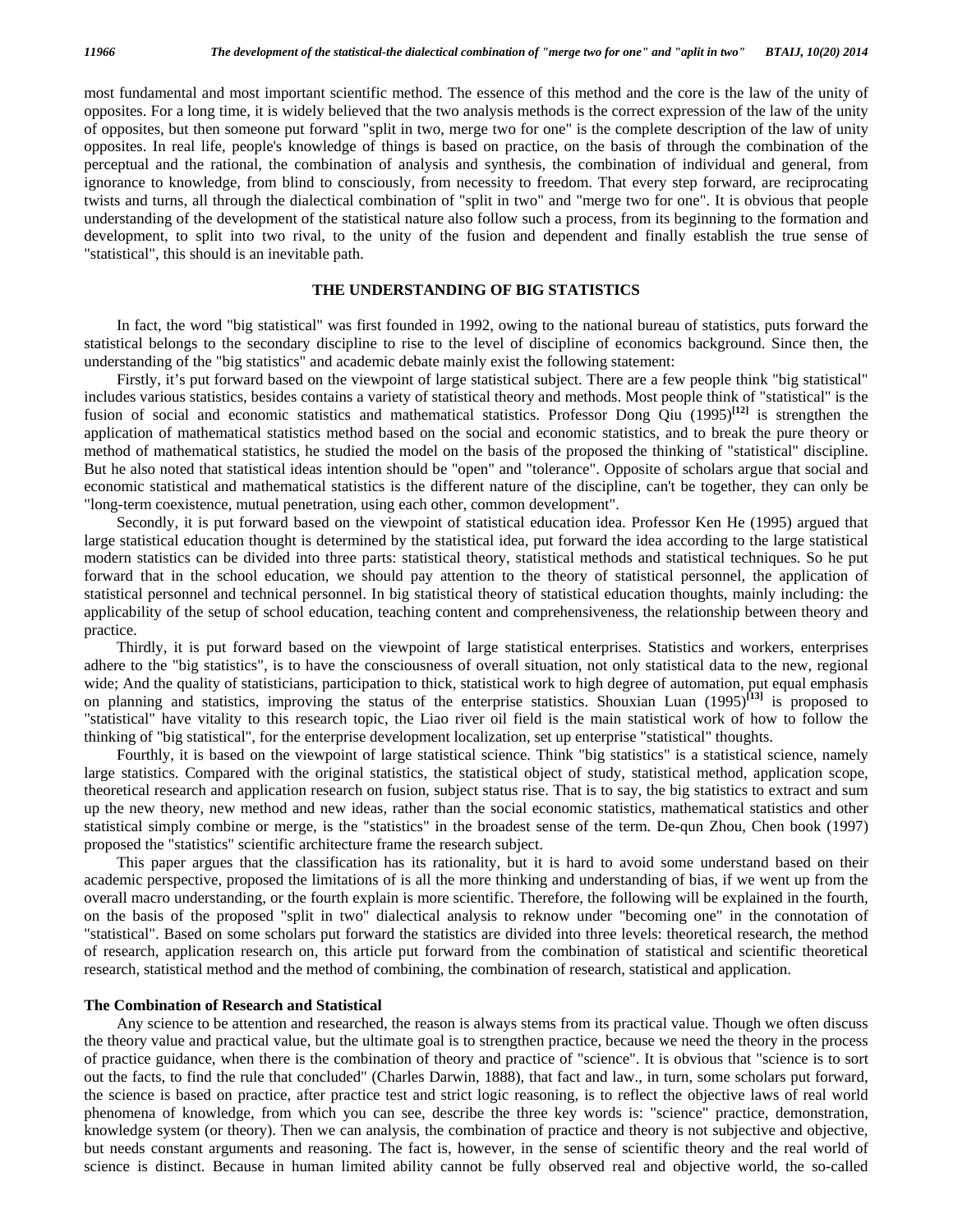"scientific" conclusion is still only the probability of a fact inference. So people in the way of the pursuit of science can only approximate the real world, forever and can never fully reveal the real world. In that case, we have reason to think that looking for a way to try to close to the real world of science has very important significance. More than 300 years ago, statistics is in the form of possess unique scientific method has been applied, development so far.

"statistical" is defined as: statistics is a science, is a multi-disciplinary overlapping fusion, applications of science by some scholars at home and abroad based on the perspective of science<sup>[12]</sup>. ISC standing director of the office of Zoltan Kenessey also suggested, "statistics is a set of science". Now that we can take statistics as a science, so there is no doubt that it must have scientific argument theoretically, follow the unity of opposites, which is split in two, one of the law of development.

In reality, we can see: At present, based on the statistical classification, science is generally recognized by the academia and the main two camps: mathematical statistics and economic statistics disciplines. At the same time, based on our current understanding of them, think "mathematical statistics" in the overall population methodology of information science is the study of random phenomena, social and economic statistics is the study of social economic phenomenon overall number of the methodology of information science. If we use the analysis method of "two", we could find that the "one" is scientific methodology, and the research objects of "two" is different. That has confirmed in the encyclopedia britannica book: although the statistics has the branch of mathematical statistics and economic statistics, but they are belong to methodology of science overall. Mathematical statistics is the science methodology of random data, economic statistics is the science of deterministic data methodology. In fact, in the early development of statistical and mathematical statistics is dominant, the social and economic statistics and with the application and research development in the field of mathematical statistics and dynamic, development so far, the social and economic statistics also show it to be reckoned with the influence of academic debate is also continuing to them, this article thinks that should fully respect and allow them to play an advantage in their respective fields, also cannot ignore their existence question and the insufficiency, the absolute isolation and fragmentation is not conducive to the real development of statistics, which will become the fusion of "statistical" thought should be the inevitable developing trend of statistics, which are proving the statistics as a science "in two, becoming a" argument.

### **The Combination of Statistics and The Methods**

Since that we have shown statistical is a science, so let's think about: how to carry on the thorough research on a science? Practice has proved that first of all, we should establish problem consciousness, then can we find the effective methods for problems. Guangrong Tong, Tiezhuang Lu (2010)**[4]** also think statistical problems can be divided into two categories, namely description statistics and statistical inference. Describing statistics are sometimes referred to as data processing, and statistical inference is based on the data (samples) for processing to infer the overall (matrix). Based on this, we can assume that there are two kinds of statistical method, statistical method and inferring statistical methods described. The so-called descriptive statistic method is through the graphics, lists, quantification measurement method to describe the basic features of sample data, such as a statistical method, concrete operation, such as, through frequency distribution tables and graphic method of data visualization processing, and then use focus measure and the number of variance method to get to know each variable observation value of the concentration and dispersion, can't deny that this job is very basic and important, but because it is just on the sample data carries on the preliminary summary and refining, does not contain any statements about the error precision, so the conclusion is only limited to the sample data, has nothing to do with the overall, thus there is no inference problem. And statistical of the ultimate purpose is to hope that through sample to obtain overall information, so the inference statistics, it is using the sample information and other information (usually a priori information) to infer the overall number of measure method, it become the inevitable outcome of the statistical methods described further development. Thus we can use "split in two" the analysis of the development of statistical methods, "one" that is, they are using the method of data, "two" : using data to research the object is different, one is to sample the data itself, the other is to overall speculate with sample data. Thus, we can see the description statistics and infer the statistics is a statistical method of two components, between them is not split and independent, but each other fusion and development of both "merge two for one" construct the integrity of the statistical system.

## **The Combination of Statistical and Application**

In actual work, the combination of statistical and application is often associated with the development of statistical methods is, due to the constant improvement of the statistical method, makes the combination of statistical and applied more and more close, its contribution to the social economy is becoming bigger and bigger. As some scholars referred in the study, the statistical should be independence, and develop the statistical methods. Statistical is neither a pure mathematics, nor economics, and it should be developed in the application of statistics. Professor Dong Qiu in the article of 《look from the market to achieve the bridge role of statistical method》, this article mentioned the" bridge "between the empirical analysis and statistical theory, this is because on the one hand, statistical studies require the system to external stimulation, application methods and pure theory research, all need to real life questions, will definitely, then internalizes statistical science subject to sublimation; Statistical scientific research need externalization, on the other hand, for the society provide empirical analysis tools, you need to get statistical resources you will need to scientific research and development. Combination together, will form the virtuous circle of the statistical research in the process of this cycle, the application of statistical methods (the study of statistical methods for how to apply) is very important, at the same time it should combine in the study of statistical applications (which USES statistical methods to study the actual phenomenon). Thus believe that the combination of